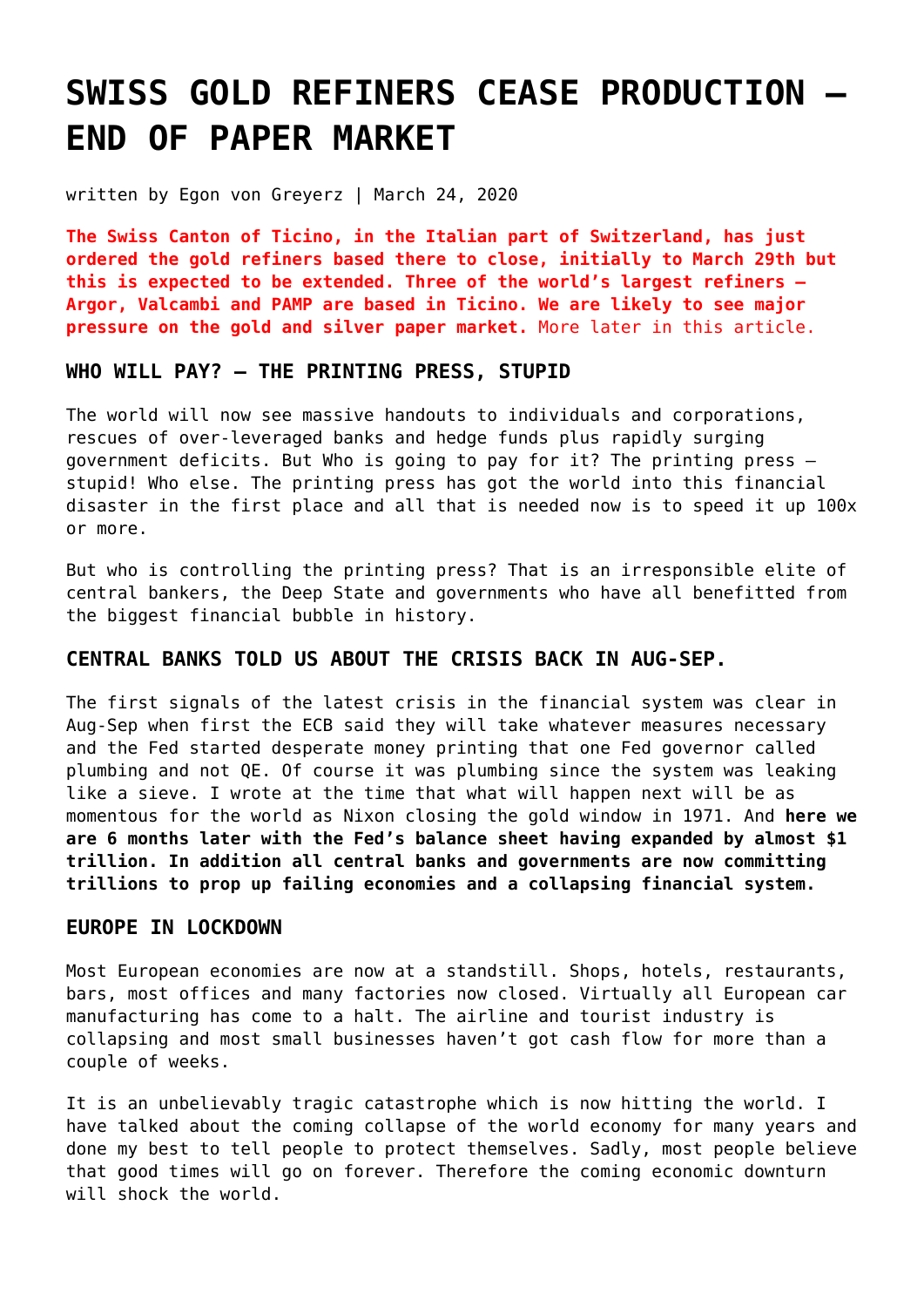Although, there is always a catalyst for a downturn, the world could not have been hit by a worse trigger. The biggest economic downturn in history was due anyway.

**Global money printing will increase to \$10s and \$100s of trillions and when the derivative bubble blows up, it will reach \$ quadrillions.** There can be no other outcome.

## **STOCKS WILL GO DOWN BY 90% FASTER THAN IN 1929-32**

In 1929, it took the Dow 2 1/2 years to go down by 90% and the depression lasted for many years. This time because of Coronavirus (CV), the collapse will be very fast. It could all happen in 9-18 months. By that time the financial system will be unrecognisable or nonexistent. All the printed money will be valued at its intrinsic value of zero. And so will all the assets that were bought or created by this printed money. Stocks will be down 99% and most bonds down by 100%.

But even if markets will collapse very quickly, **the world economy will go along the bottom for years and maybe decades.**

Investors in property live under the false impression that bricks and mortar will always have a value. Sadly that won't be the case. If there are no tenants or if they don't pay the rent, the properties will be almost worthless. I have already heard from friends in the property business who say that the tenants can't pay the rent. Governments in some countries have promised to help out with rent. But that help will consist of worthless printed money and therefore only have a very short term effect as its value declines daily. If printed money was wealth, we could all stop working.

### **FAKE MONEY, FAKE VALUATIONS, FAKE MARKETS**

So we are now entering the end of a 100 year phase of fake money, fake valuations, fake markets and unlimited debt, all leading to the biggest bubble in history. This has also led to false ethical and moral values and the breakup of family values. Too many people have been chasing the golden calf or material values.

What makes the coming period particularly difficult is the combination of CV hitting many people combined with severe financial pressures. A very big percentage of the population will experience extremely hard times both physically and financially.

#### **HOSPITALS FIGHTING A DESPERATE BATTLE WITH CV**

As we have seen in many European countries, there are not enough intensive care units or ventilators even for a fraction of the patients who need it. Doctors and medical staff, in for example Italy or the UK, are fighting a desperate but losing battle and still working around the clock. Many elderly and severely ill people are not even admitted since there is no room and they are left to die.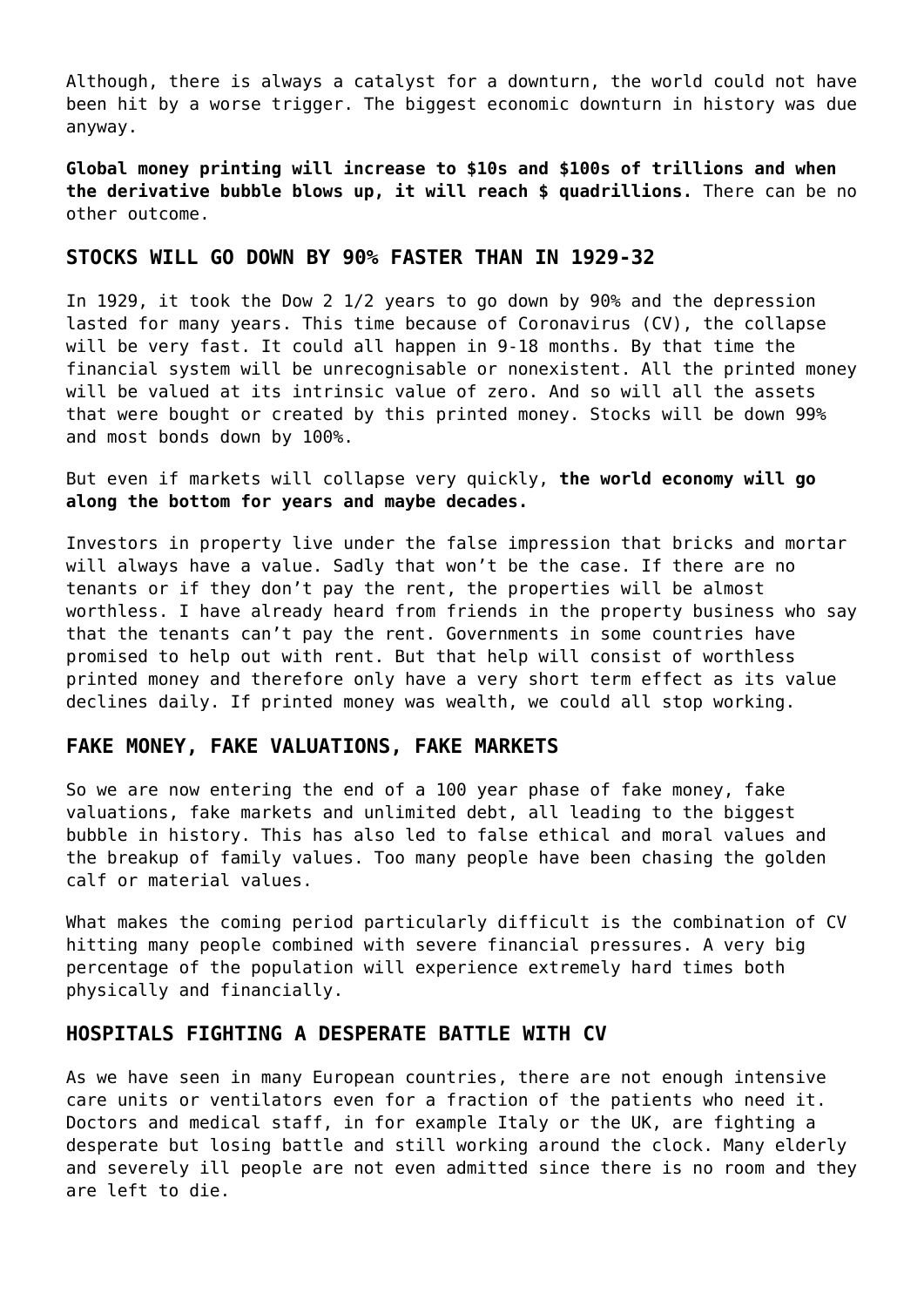The situation is made even worse because most governments have waited far too long to take strong action. If you listened to most leaders of state in Europe and the US, everyone thought that they had it under control and their country wouldn't be severely affected. And then for every day that passed, they gradually changed the tone as they realised that their country would be hit badly too. All a country needed to do is to look at Italy where CV started only a few weeks ago but sadly is still growing exponentially. Just Saturday there were 800 fatalities making almost 5,000 total deaths. Other countries can just with some delay extrapolate Italy's figures to forecast what will hit them. Also, in many countries the population is not taking the advice or instructions seriously and openly mixing with other people.

No one can tell how long this will last. **Observers on the ground in China are saying that CV is still growing there as opposed to official government information. Some people are saying that it could last for 6 months or more and this doesn't seem unlikely.**

#### **THE WORLD ECONOMY COULD DISAPPEAR IN A BLACK HOLE**

If the economy closed for more than 6 months with most people not working and major parts of the manufacturing sector closed, then both the economy and the financial system will disappear in a black hole. **Governments will have some very difficult choices in the next few weeks and months – the survival of people against the survival of the economy.**

Looking at markets, the bull market is over and whatever outcome we will see of CV and government actions, the world is now entering a severe secular bear market which will be long lasting. All bubble assets, stocks, bonds and property will decline by 90% or more.

**All major countries led by the Fed, the ECB, the IMF, BOJ, PBOC etc will print unlimited amounts of money.** All currencies will decline by 100% as they finish the race to the bottom to their intrinsic value of ZERO. We will soon see high inflation, quickly leading to hyperinflation.

### **PAPER GOLD MARKET WILL COLLAPSE**

Gold and other precious metals will maintain their purchasing power and most likely much more than that as the huge and manipulated paper market in gold and silver collapses. Comex and other futures exchanges will default combined with the whole LBMA system of bullion banks.

There is very strong demand for gold and especially silver currently. Small dealers are out of stock of most items. Bigger buyers like ourselves can still get hold of gold from the refiners but for silver there is a delay of a couple of weeks currently.

So there are many factors which will be extremely favourable for the precious metals:

- Fear and loss of confidence in economy
- Financial system collapsing